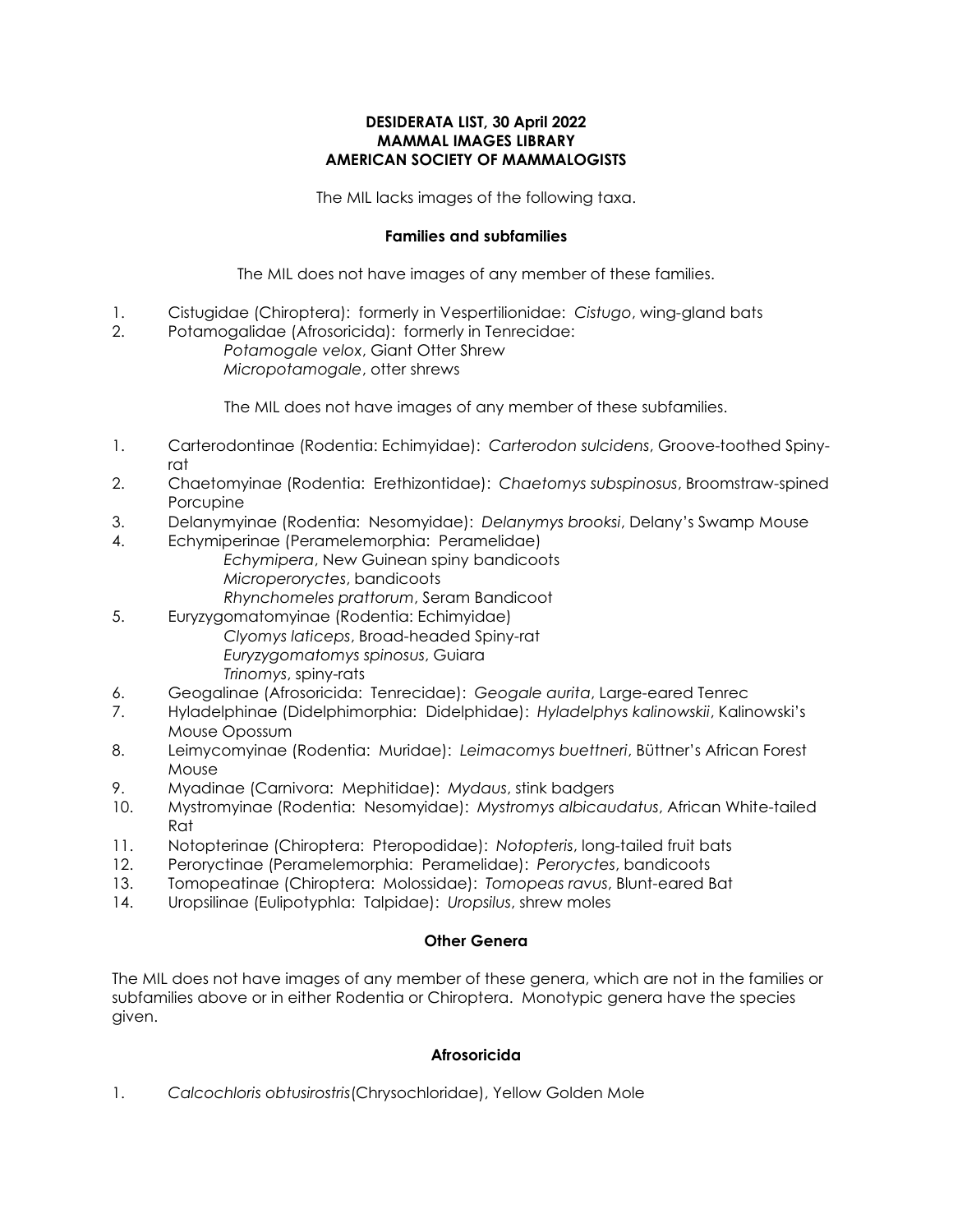- 2. *Carpitalpa arendsi* (Chrysochloridae), Arend's Golden Mole
- 3. *Chlorotalpa* (Chrysochloridae), golden moles
- 4. *Chrysochloris* (Chrysochloridae), golden moles
- 5. *Cryptochloris* (Chrysochloridae), golden moles
- 6. *Huetia* (Chrysochloridae), golden moles
- 7. *Neamblysomus* (Chrysochloridae), golden moles
- 8. *Oryzorictes* (Tenrecidae), rice tenrecs

### **Artiodactyla**

- 1. *Berardius* (Ziphiidae), beaked whales
- 2. *Feresa attenuata* (Delphinidae), Pygmy Killer Whale
- 3. *Hyperoodon* (Ziphiidae), bottlenose whales
- 4. *Indopacetus pacificus* (Ziphiidae), Tropical Bottlenose Whale
- 5. *Neophocaena* (Phocoenidae), finless porpoises
- 6. *Orcaella* (Delphinidae), dolphins

# **Carnivora**

- 1. *Cynogale bennettii* (Viverridae), Otter Civet
- 2. *Bdeogale* (Herpestidae), mongooses
- 3. *Diplogale hosei* (Viverridae), Hose's Palm Civet
- 4. *Dologale dybowskii* (Herpestidae), Pousargues's Mongoose
- 5. *Dusicyon australis* (Canidae), Falkland Islands Wolf
- 6. *Eupleres goudotii* (Eupleridae), Falanouc
- 7. *Histriophoca fasciata* (Phocidae), Ribbon Seal
- 8. *Liberiictis kuhni* (Herpestidae), Liberian Mongoose
- 9. *Lyncodon patagonicus* (Mustelidae), Patagonian Weasel
- 10. *Macrogalidia musschenbroekii* (Viverridae), Sulawesi Palm Civet
- 11. *Phocarctos hookeri* (Otariidae), New Zealand Sea Lion
- 12. *Poecilogale albinucha* (Mustelidae), African Striped Weasel
- 13. *Poiana* (Viverridae), linsangs
- 14. *Rhynchogale melleri* (Herpestidae), Meller's Mongoose
- 15. *Salanoia concolor* (Eupleridae), Brown-tailed Mongoose or Vontsira
- 16. *Xenogale naso* (Herpestidae), Long-nosed Mongoose

#### **Dasyuromorphia**

- 1. *Dasycercus* (Dasyuridae), mulgaras
- 2. *Dasykaluta rosamondae* (Dasyuridae), Little Red Kaluta
- 3. *Murexia* (Dasyuridae), dasyures
- 4. *Myoictis* (Dasyuridae), dasyures
- 5. *Neophascogale lorentzi* (Dasyuridae), Speckled Dasyure
- 6. *Ningaui* (Dasyuridae), ningauis
- 7. *Phascolosorex* (Dasyuridae), marsupial shrews
- 8. *Pseudantechinus* (Dasyuridae), false antechinuses

#### **Didelphimorphia - Didelphidae**

1. *Chacodelphys formosa*, Pygmy Opossum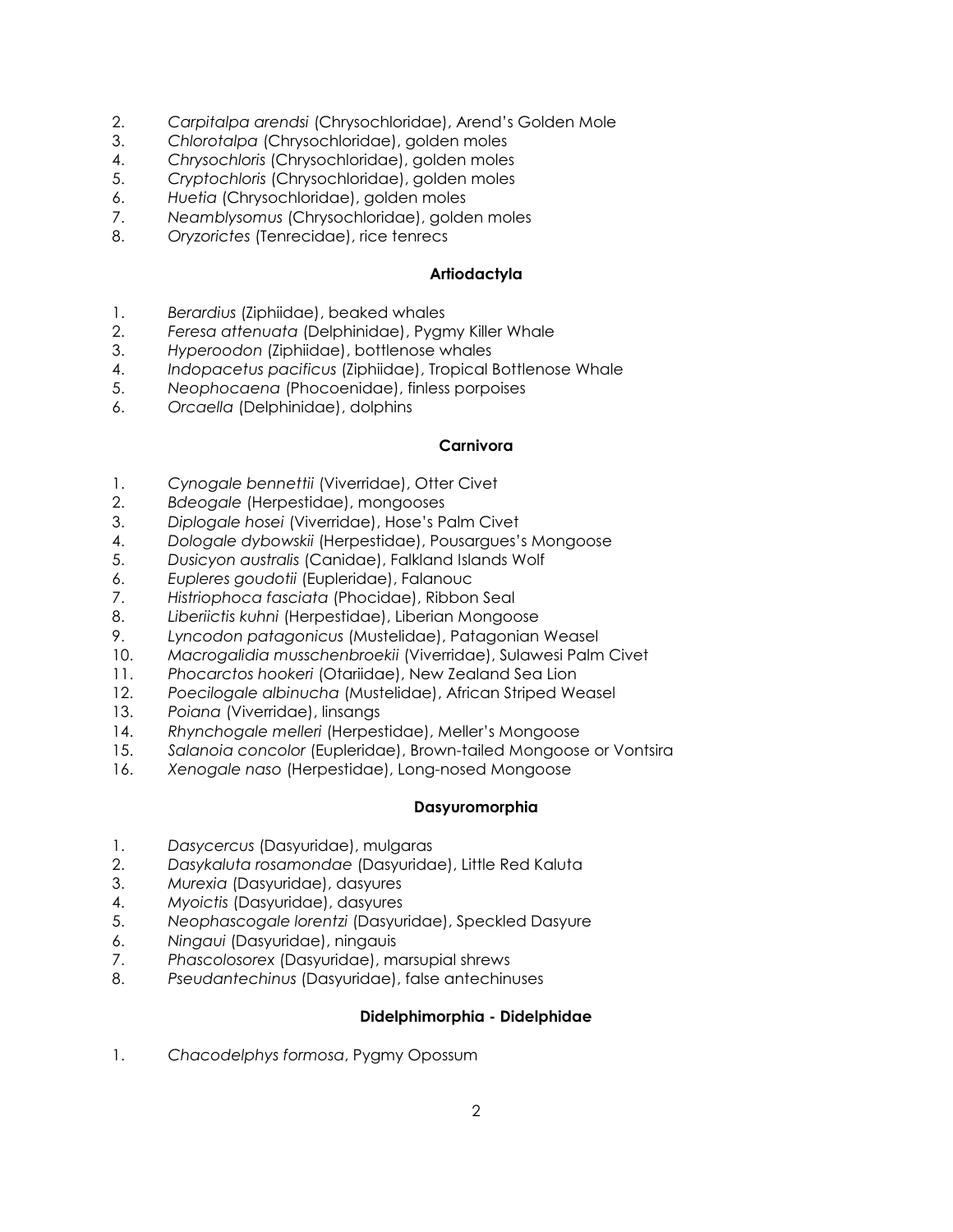- 2. *Lestodelphys halli*, Patagonian Opossum
- 3. *Tlacuatzin*, mouse opossums

### **Diprotodontia**

- 1. *Caloprymnus campestris* (Potoroidae), Desert Rat-kangaroo
- 2. *Distoechurus pennatus* (Acrobatidae), Feather-tailed Possum
- 3. *Dorcopsulus* (Macropodidae), New Guinean forest mountain wallabies
- 4. *Petropseudes dahli*, (Pseudocheiridae), Rock-haunting Ringtail

# **Eulipotyphla**

- 1. *Alpiscaptulus medogensis* (Talpidae), Medog Mole
- 2. *Anourosorex* (Soricidae), mole shrews
- 3. *Atopogale cubana* (Solenodontidae), Cuban Solenodon
- 4. *Blarinella* (Soricidae), short-tailed shrews
- 5. *Chodsigoa* (Soricidae), shrews
- 6. *Congosorex* (Soricidae), Congo shrews
- 7. *Crossogale* (Soricidae), water shrews
- 8. *Dymecodon pilirostris* (Talpidae), True's Shrew Mole
- 9. *Euroscaptor* (Talpidae), moles
- 10. *Feroculus feroculus* (Soricidae), Kelaart's Long-clawed Shrew
- 11. *Galemys pyrenaicus* (Talpidae), Pyrenean Desman
- 12. *Hylomys* (Erinaceidae), gymnures
- 13. *Megasorex gigas* (Soricidae), Mexican Shrew
- 14. *Mesechinus* (Erinaceidae), hedgehogs
- 15. *Mogera* (Talpidae), moles
- 16. *Neohylomys hainanensis* (Erinaceidae), Hainan Gymnure
- 17. *Neotetracus sinensis* (Erinaceidae), Shrew Gymnure
- 18. *Oreoscaptor mizura* (Talpidae), Japanese Mountain Mole
- 19. *Paracrocidura* (Soricidae), large-headed shrews
- 20. *Podogymnura* (Erinaceidae), gymnures
- 21. *Pseudosoriculus fumidus* (Soricidae), Taiwanese Brown-toothed Shrew
- 22. *Ruwenzorisorex suncoides* (Soricidae), Ruwenzori Shrew
- 23. *Scaptochirus moschatus* (Talpidae), Short-faced Mole
- 24. *Scutisorex* (Soricidae), hero shrews
- 25. *Soriculus nigrescens* (Soricidae), Himalayan Shrew
- 26. *Surdisorex* (Soricidae), mole shrews
- 27. *Sylvisorex* (Soricidae), forest shrews
- 28. *Urotrichus talpoides* (Talpidae), Japanese Shrew Mole

#### **Lagomorpha**

- 1. *Caprolagus hispidus* (Leporidae), Hispid Hare
- 2. *Nesolagus* (Leporidae), striped rabbits
- 3. *Pentalagus furnessi* (Leporidae), Amami Rabbit
- 4. *Poelagus marjorita* (Leporidae), Bunyoro Rabbit

#### **Primates**